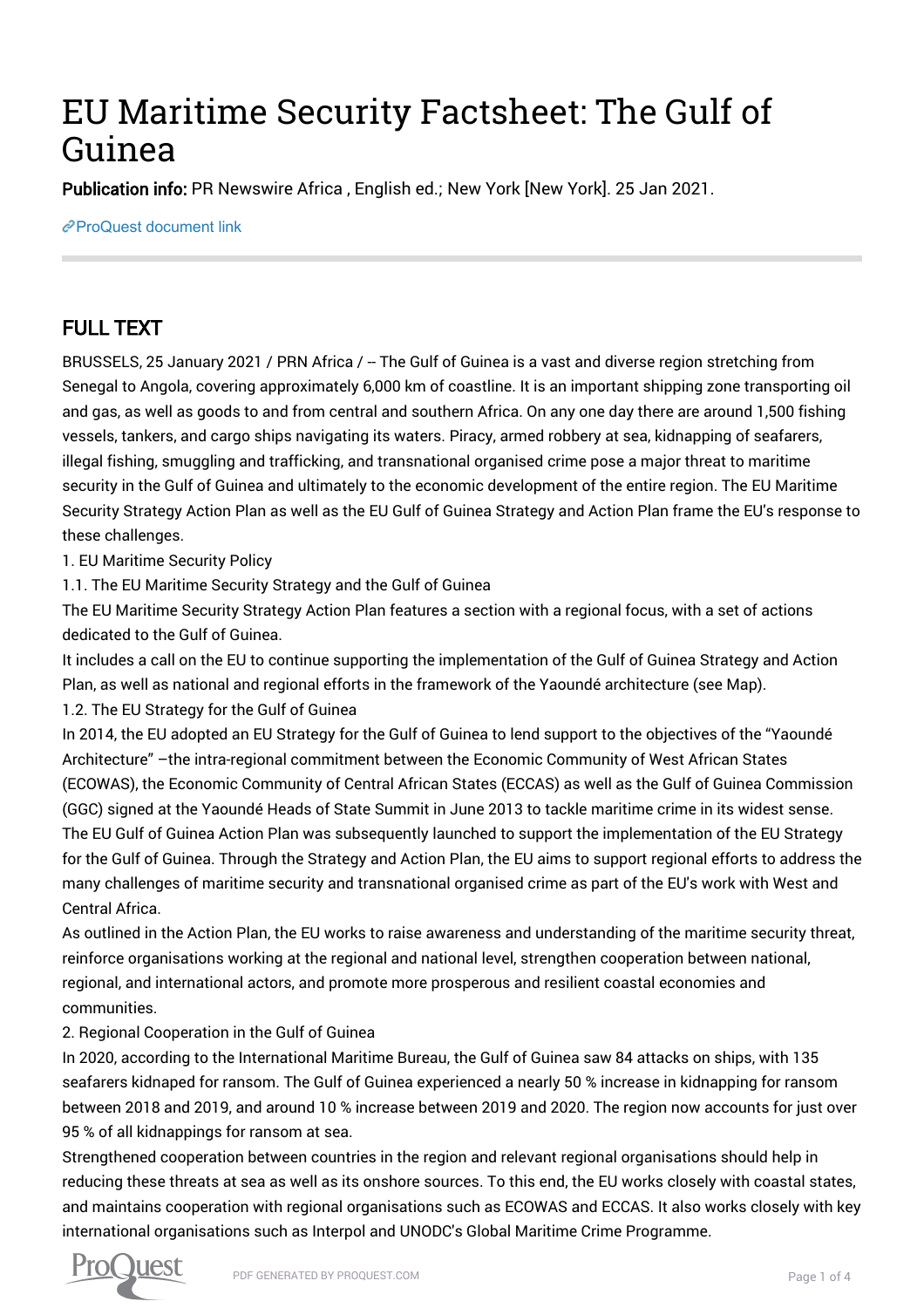In addition, the G7++ Friends of the Gulf of Guinea (G7++ FOGG) plays an important role in advancing the maritime security agenda in the region by bringing together coastal states, private actors, and regional and international stakeholders in its efforts to promote greater international cooperation.

2.1. The Yaoundé Code of Conduct and Regional Information Sharing

In June 2013, the governments of countries in and around the Gulf of Guinea, signed the "Code of Conduct concerning the Repression of Piracy, Armed Robbery against Ships, and Illicit Maritime Activity in West and Central Africa", widely known as the "Yaoundé Code of Conduct".

Its objective is to promote regional maritime cooperation and a stable maritime environment that can contribute to regional prosperity. In accordance with the Code of Conduct signatories set up regional centres for information sharing and coordination. These include the Interregional Coordination Centre (ICC) in Yaoundé, Cameroon; the Regional Centre for Maritime Security of West Africa (CRESMAO) in Abidjan, Ivory Coast; and the Regional Centre for Maritime Security of Central Africa (CRESMAC) in Pointe Noire, Congo.

3. What is the EU doing to promote Maritime Security in the Gulf of Guinea?

The EU is committed to improving maritime security in the Gulf of Guinea and actively contributing to the development of the capacity of coastal states in the region. A set of Programmes and Projects focused on the legal framework, operational rules, information sharing, and training and capacity building are all geared towards implementing the Gulf of Guinea Strategy and Action Plan. Funding comes from both the Instrument contributing to Security and Peace (IcSP) and the European Development Fund (EDF).

3.1. EU Programmes and Projects in the Gulf of Guinea

Critical Maritime Routes Monitoring, Support and Evaluation Mechanism (CRIMSON) is an overarching €2 million project connecting and promoting understanding of all the components of the Critical Maritime Routes Programme currently implemented in the Gulf of Guinea and in the Indian Ocean. It provides coherence, visibility and communications, monitoring and evaluation, policy analysis and expert recommendations for projects covered under this umbrella programme.

The Gulf of Guinea Inter-Regional Network (GoGIN), launched in December 2016, is a €9.3 million project which aims to improve safety and maritime security in 19 countries of the region, mainly by supporting training and the establishment of the Yaoundé Architecture Regional Information Sharing network - YARIS - which will help enhance maritime domain awareness. Denmark is co-financing the project with a contribution of €1.8 million. Support to West Africa Integrated Maritime Security (SWAIMS) which started in 2019 with €28 million aims to support the implementation of the ECOWAS Integrated Maritime Strategy and improve maritime security and safety in the Gulf of Guinea, with particular attention to improving law enforcement and governance frameworks, capacity and implementation.

Support Programme to the Maritime Security Strategy in Central Africa (PASSMAR), which was launched in 2019 will provide €10 million of support to the Central Africa region by reinforcing the institutional, legal and operational framework for cross-border maritime cooperation including with the private sector and civil society. Improved regional fisheries governance in western Africa (PESCAO), which was launched in 2018 with a budget of €15 million aims to strengthen the regional approach to the sustainable use and management of fishery resources, including combating illegal, unreported and unregulated fishing (IUU fishing). Overall management is with ECOWAS working closely with the Fisheries Committee for the West Central Gulf of Guinea (FCWC) and the Sub-Regional Fisheries Commission (SRFC), and involves support from the European Fisheries Control Agency (EFCA). West and Central Africa Port Security (WeCAPS) which started in 2019, for €8.5 million aims to improve port security in targeted partner countries in West and Central Africa. It will address vulnerabilities related to port security through assistance to comply with the International Ship and Port Facility Security (ISPS) standards and through support to increase resilience and preparedness in the case of crises such as attacks or explosions. Improvement of Ports' Customs and Operations Efficiency in African ports (IPCOEA), started in 2019 with a budget of €1.88 million with the objective of improving the efficiency of customs, goods clearance, and administrative processes in the ports of the ECOWAS region through the implementation of a Single Window System, providing all

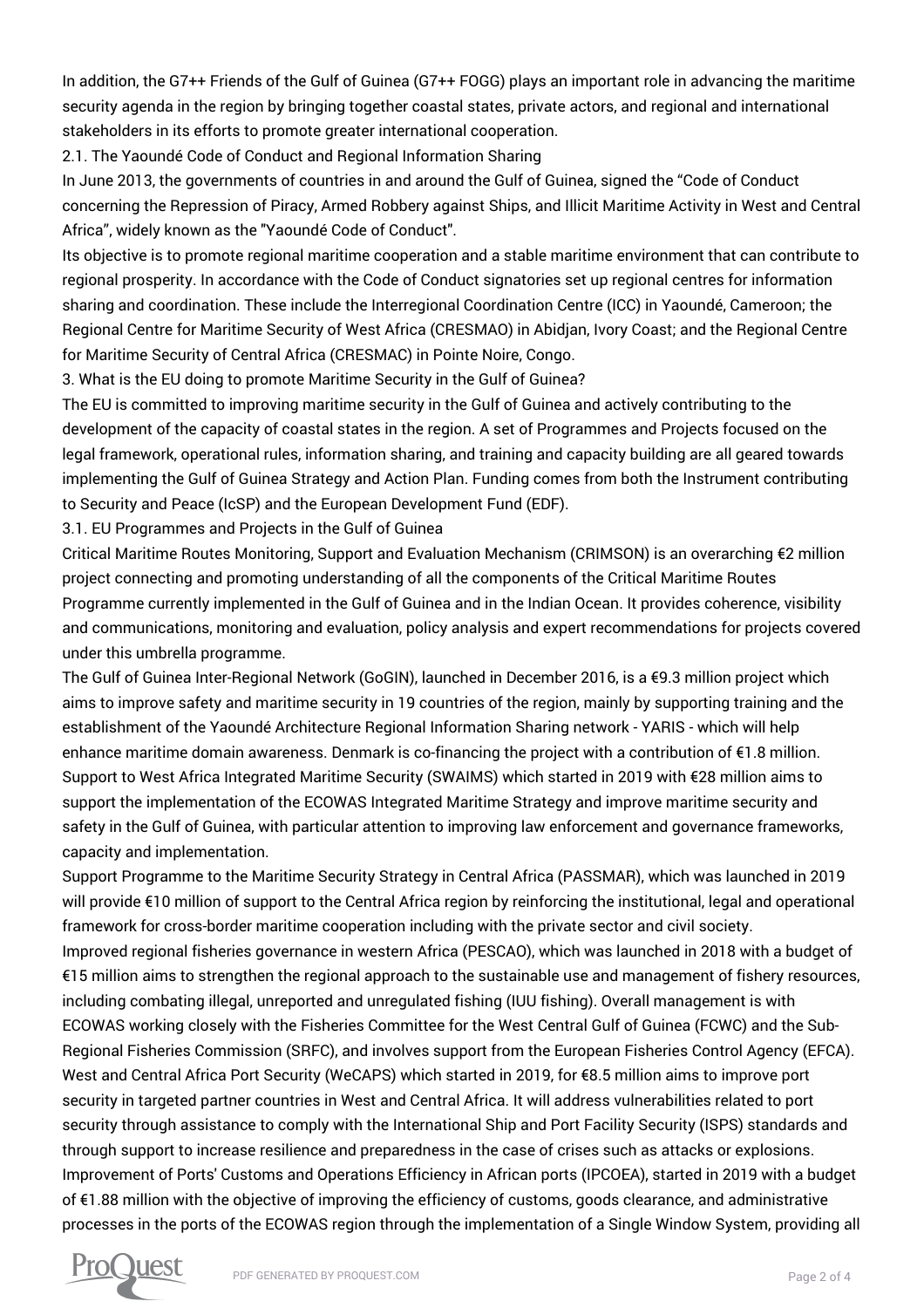services in one space. At the moment the project covers Cape Verde, Côte d'Ivoire, Gambia, Ghana, Guinea, Senegal, and Sierra Leone.

Seaport Cooperation Project (SEACOP), which started in 2015, for €6 million seeks to build capacities and strengthen cooperation against maritime illicit trafficking in countries and associated criminal networks on the trans-Atlantic cocaine route. The project aims to reinforce capacities in seaports by supporting the setup of Joint Maritime Control Units (JMCUs) in selected countries in West Africa, Latin America and the Caribbean. A further SEACOP programme is being prepared for 2021-23.

Strengthening Criminal Investigation and criminal justice cooperation along drug trafficking routes (CRIMJUST), taking place from 2016, is a €12 million project implemented by UNODC which aims to enhance the capacities and integrity of criminal justice institutions for regional and interregional cooperation to tackle drug trafficking and transnational organised crime in West Africa, among other regions.

Copyright European Union, 1995-2021

SOURCE European External Action

CREDIT: European External Action

### DETAILS

| Subject:                       | Ships; Fisheries; Maritime security; Attorneys; Cooperation; Drug trafficking;<br>Organized crime; Information sharing; Fishing; Ports; Robbery; Transnationalism |
|--------------------------------|-------------------------------------------------------------------------------------------------------------------------------------------------------------------|
| <b>Business indexing term:</b> | Subject: Maritime security Information sharing                                                                                                                    |
| Location:                      | Central Africa Gulf of Guinea West Africa Senegal Africa                                                                                                          |
| <b>Publication title:</b>      | PR Newswire Africa, English ed.; New York                                                                                                                         |
| <b>Publication year:</b>       | 2021                                                                                                                                                              |
| <b>Publication date:</b>       | Jan 25, 2021                                                                                                                                                      |
| Dateline:                      | BRUSSELS, 25 January 2021                                                                                                                                         |
| <b>Publisher:</b>              | <b>PR Newswire Association LLC</b>                                                                                                                                |
| Place of publication:          | <b>New York</b>                                                                                                                                                   |
| <b>Country of publication:</b> | United States, New York                                                                                                                                           |
| <b>Publication subject:</b>    | <b>General Interest Periodicals--Africa</b>                                                                                                                       |
| Source type:                   | <b>Wire Feeds</b>                                                                                                                                                 |
| Language of publication:       | English                                                                                                                                                           |
| Document type:                 | <b>News</b>                                                                                                                                                       |
| ProQuest document ID:          | 2480419936                                                                                                                                                        |